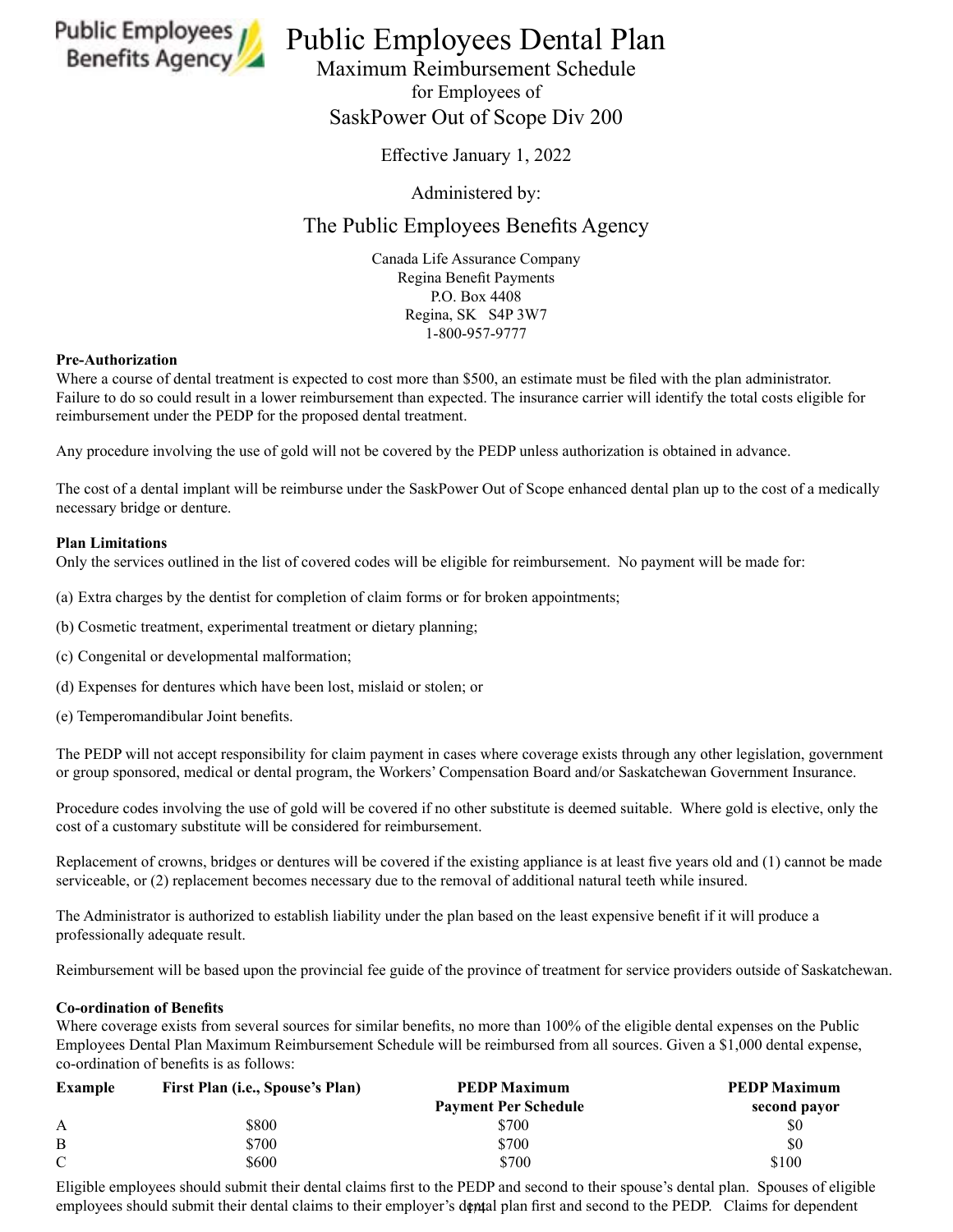## **Dental Payment Schedule**

| Level 1: Preventive Services - Reimbursed at 100% of dental charges to the maximums indicated below. |       |             |                          |                 |        |  |        |         |        |
|------------------------------------------------------------------------------------------------------|-------|-------------|--------------------------|-----------------|--------|--|--------|---------|--------|
| <b>Service</b>                                                                                       | Code  | <b>PEDP</b> |                          | 02117           | 79.00  |  |        | 04923   | 273.00 |
|                                                                                                      |       | Maximum     |                          | 02118           | 88.00  |  |        | 05101   | 105.00 |
| <b>Oral Examinations</b>                                                                             |       |             |                          | 02119           | 97.00  |  |        | 05102   | 210.00 |
| - new patient-primary                                                                                | 01101 | 58.00       |                          | 02120           | 106.00 |  |        | 05201   | 105.00 |
| - new patient-mixed                                                                                  | 01102 | 87.00       |                          | 02121           | 115.00 |  |        | 05202   | 210.00 |
| - new patient-permanent                                                                              | 01103 | 119.00      |                          | 02122           | 124.00 |  |        | 05209   | 105.00 |
| - previous patient                                                                                   |       |             |                          | 02123           | 133.00 |  |        | 13211   | 35.00  |
| (twice per year)                                                                                     | 01202 | 39.00       |                          | 02124           | 142.00 |  |        | 13217   | 17.00  |
|                                                                                                      | 01204 | 49.00       |                          | 02125           | 151.00 |  |        | 13231   | 35.00  |
|                                                                                                      | 01205 | 59.00       |                          | 02131           | 25.00  |  |        | 13237   | 17.00  |
|                                                                                                      | 01301 | 138.00      |                          | 02132           | 34.00  |  |        | 13401   | 29.00  |
|                                                                                                      | 01701 | 89.00       |                          | 02141           | 25.00  |  |        | 13409   | 19.00  |
| Polishing                                                                                            |       |             |                          | 02142           | 34.00  |  |        | 13411   | 59.00  |
| (2 units per year)                                                                                   | 11101 | 39.00       |                          | 02143           | 43.00  |  |        | 13419   | 44.00  |
| <b>Scaling</b>                                                                                       |       |             |                          | 02144           | 52.00  |  |        | 16201   | 105.00 |
| $(2 \text{ units/year at } 100\%)$                                                                   | 11111 | 47.50       |                          | 02501           | 55.00  |  |        | 16202   | 210.00 |
| (8 units/year at 75%)                                                                                | 11112 | 95.00       |                          | 02502           | 80.00  |  | $\ast$ | 14101   | 246.00 |
|                                                                                                      | 11113 | 142.50      |                          | 02503           | 105.00 |  | *      | 14102   | 246.00 |
|                                                                                                      | 11114 | 190.00      |                          | 02504           | 130.00 |  | $\ast$ | 14103   | 493.00 |
|                                                                                                      | 11115 | 237.50      | - once per 24 months     | 02601           | 77.00  |  | *      | 14201   | 271.00 |
|                                                                                                      | 11116 | 285.00      |                          | 02801           | 65.00  |  | *      | 14202   | 271.00 |
|                                                                                                      | 11117 | 23.75       |                          | 04311<br>$\ast$ | 128.00 |  | *      | 15101   | 138.00 |
| <b>Fluoride Treatment, Rinse</b>                                                                     |       |             |                          | 04312<br>$\ast$ | 135.00 |  | $\ast$ | 15103   | 245.00 |
| (once per year) or;                                                                                  | 12111 | 19.00       |                          | 04313<br>$\ast$ | 128.00 |  | *      | 15105   | 245.00 |
| <b>Fluoride Treatment, Gel or Foam</b>                                                               |       |             |                          | 04321<br>$\ast$ | 217.00 |  | *      | 15201   | 173.00 |
| (once per year) or;                                                                                  | 12112 | 23.00       |                          | 04322<br>$\ast$ | 239.00 |  | *      | 15202   | 184.00 |
| <b>Fluoride Treatment, Varnish</b>                                                                   |       |             |                          | $\ast$<br>04323 | 194.00 |  | $\ast$ | 15301   | 173.00 |
| (once per year)                                                                                      | 12113 | 28.00       |                          | $\ast$<br>04401 | I.C.   |  | *      | 15302   | 237.00 |
| X-Rays - full mouth (once per 24 months)                                                             |       |             |                          | $\ast$<br>04402 | 67.00  |  | $\ast$ | 15401   | 201.00 |
|                                                                                                      | 02102 | 160.00      |                          | 04501           | 105.00 |  | *      | 15402   | 203.00 |
| bitewing/apicals                                                                                     | 02111 | 25.00       |                          | 04509           | 105.00 |  | *      | 15403   | 173.00 |
| (twice per year)                                                                                     | 02112 | 34.00       | Study Models - Unmounted |                 |        |  |        | * 15501 | 173.00 |
|                                                                                                      | 02113 | 43.00       |                          | $\ast$<br>04911 | 45.00  |  |        | 15601   | 53.00  |
|                                                                                                      | 02114 | 52.00       |                          | $\ast$<br>04921 | 102.00 |  | *      | 15603   | 53.00  |
|                                                                                                      | 02115 | 61.00       |                          | $\ast$<br>04922 | 189.00 |  |        | 15604   | 53.00  |
|                                                                                                      | 02116 | 70.00       |                          |                 |        |  |        |         |        |

## **Level II: Basic and Routine Services - Reimbursed at 75% of dental charges to the maximums indicated below.**

| <b>Service</b>            | Code  | PEDP.          |                            | 23313 | 204.00 |                     | 72331 | 237.75 |
|---------------------------|-------|----------------|----------------------------|-------|--------|---------------------|-------|--------|
|                           |       | <b>Maximum</b> |                            | 23314 | 244.50 |                     | 72339 | 178.50 |
| <b>Amalgam, Composite</b> |       |                |                            | 23315 | 306.00 |                     | 72511 | 182.25 |
| or Acrylic Fillings       | 21111 | 85.50          |                            | 23321 | 139.50 |                     | 72521 | 239.25 |
|                           | 21112 | 114.00         |                            | 23322 | 189.75 |                     | 72531 | 294.00 |
|                           | 21113 | 131.25         |                            | 23323 | 222.75 |                     | 72711 | 271.50 |
|                           | 21121 | 96.00          |                            | 23324 | 267.00 | - Alveoloplasty     | 73121 | 164.25 |
|                           | 21122 | 128.25         |                            | 23325 | 333.75 |                     | 73152 | 353.25 |
|                           | 21123 | 147.00         |                            | 23411 | 108.75 |                     | 73153 | 262.50 |
|                           | 21211 | 111.00         |                            | 23412 | 147.75 |                     | 73154 | 439.50 |
|                           | 21212 | 150.00         |                            | 23413 | 173.25 |                     | 73182 | 443.25 |
|                           | 21213 | 171.00         |                            | 23414 | 207.75 |                     | 73183 | 267.00 |
|                           | 21214 | 205.50         |                            | 23415 | 259.50 |                     | 73184 | 443.25 |
|                           | 21215 | 256.50         |                            | 23511 | 128.25 |                     | 73222 | 164.25 |
|                           | 21221 | 124.50         |                            | 23512 | 174.75 |                     | 73223 | 358.50 |
|                           | 21222 | 168.00         |                            | 23513 | 204.00 |                     | 73224 | 60.00  |
|                           | 21223 | 192.75         |                            | 23514 | 244.50 |                     | 73411 | 425.25 |
|                           | 21224 | 231.00         |                            | 23515 | 306.00 |                     | 74611 | 310.50 |
|                           | 21225 | 288.75         | <b>Retentive Pins</b>      | 21401 | 24.00  |                     | 74612 | 371.25 |
|                           | 21231 | 115.50         |                            | 21402 | 37.50  |                     | 74613 | 437.25 |
|                           | 21232 | 157.50         |                            | 21403 | 50.25  |                     | 74621 | 346.50 |
|                           | 21233 | 183.75         |                            | 21404 | 63.75  | - Surgical Incision | 75112 | 123.00 |
|                           | 21234 | 220.50         |                            | 21405 | 77.25  |                     | 75121 | 165.75 |
|                           | 21235 | 275.25         |                            | 21501 | 30.00  |                     | 76941 | 317.25 |
|                           | 21241 | 126.00         | <b>Extractions</b>         | 71101 | 119.25 |                     | 76949 | 114.00 |
|                           | 21242 | 171.00         |                            | 71109 | 89.25  |                     | 76951 | 126.75 |
|                           | 21243 | 200.25         |                            | 71201 | 205.50 |                     | 76952 | 253.50 |
|                           | 21244 | 240.00         |                            | 71209 | 153.75 |                     | 76959 | 126.75 |
|                           | 21245 | 300.00         |                            | 72111 | 210.00 |                     | 76961 | 157.50 |
|                           | 21301 | 160.50         |                            | 72211 | 287.25 |                     | 76962 | 198.75 |
|                           | 23111 | 111.00         |                            | 72221 | 393.75 |                     | 77801 | 240.00 |
|                           | 23112 | 151.50         |                            | 72231 | 435.00 |                     | 77802 | 240.00 |
|                           | 23113 | 177.75         | <b>Dental Surgery -</b>    |       |        |                     | 77803 | 240.00 |
|                           | 23114 | 213.00         | (including x-rays and lab) |       |        |                     | 79311 | 492.00 |
|                           | 23115 | 266.25         | Residual Root Removal      | 72311 | 85.50  |                     | 79312 | 620.25 |
|                           | 23311 | 128.25         |                            | 72319 | 64.50  |                     | 79403 | 86.25  |
|                           | 23312 | 174.75         |                            | 72321 | 178.50 |                     | 79404 | 135.00 |
|                           |       |                | 2/4                        | 72329 | 134.25 |                     | 79602 | 74.25  |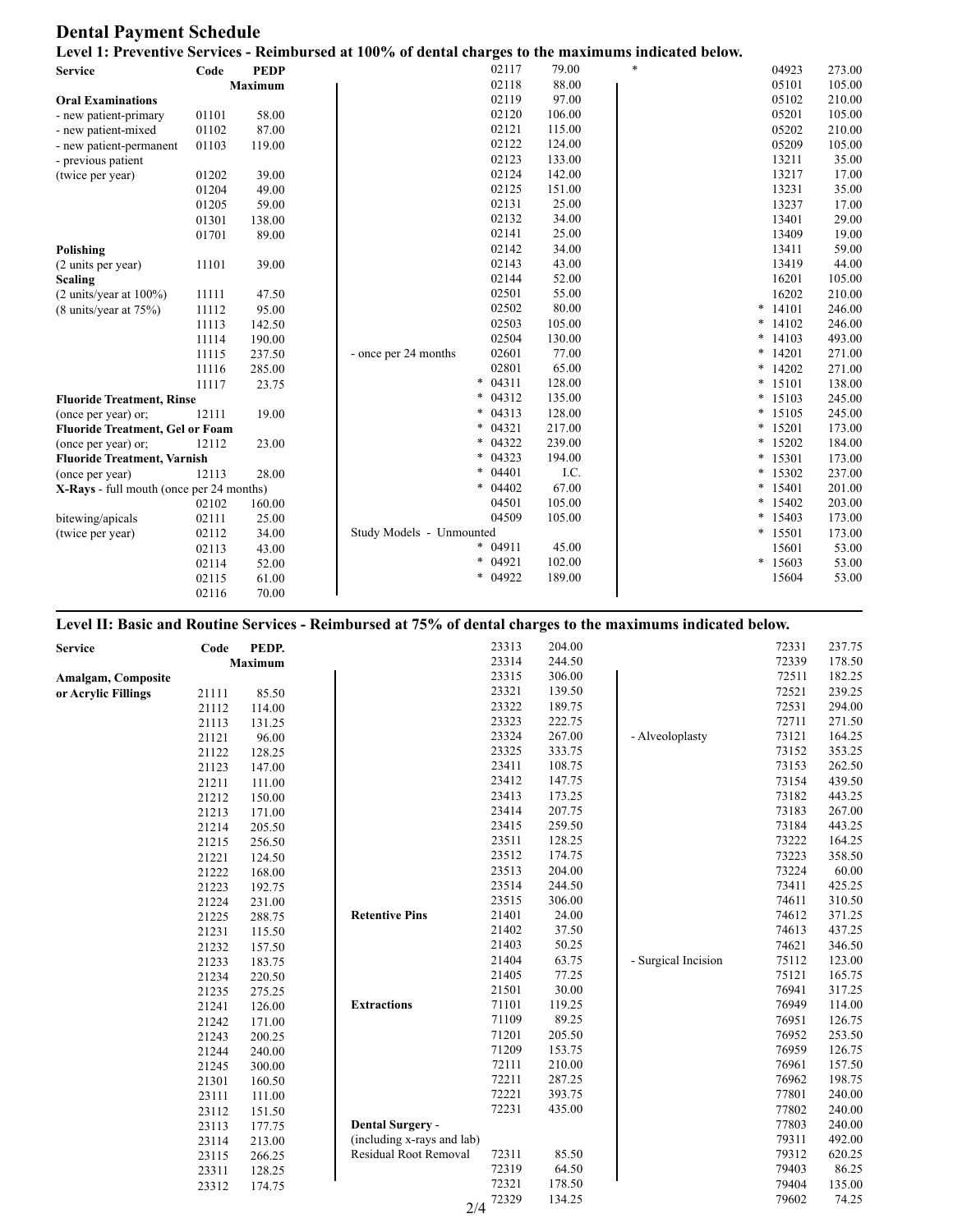### **Level II: Basic and Routine Services Continued**

| <b>Service</b>       | Code  | PEDP.    | <b>Emergency Services</b>                  | 39211      | 80.25  | 92432                                            | 135.00 |
|----------------------|-------|----------|--------------------------------------------|------------|--------|--------------------------------------------------|--------|
|                      |       | Maximum  |                                            | 39212      | 108.75 | 92433                                            | 190.50 |
| <b>Endondontics</b>  |       |          |                                            |            |        | 92434                                            | 246.00 |
| - Root Canal Therapy | 33111 | 437.25   | <b>Sedative Dressing</b>                   | 20121      | 115.50 | 92435                                            | 301.50 |
|                      | 33121 | 606.75   |                                            | 20129      | 115.50 | 92441                                            | 54.00  |
|                      | 33131 | 769.50   |                                            |            |        | 92452                                            | 190.50 |
|                      | 33141 | 898.50   | <b>Periodontics</b>                        |            |        | 92453                                            | 256.50 |
|                      | 33115 | 543.75   | - Non-Surgical                             | 41211      | 126.00 | 92454                                            | 322.50 |
|                      | 33125 | 766.50   |                                            | 41212      | 252.00 | 92455                                            | 388.50 |
|                      | 33135 | 927.75   |                                            | 41221      | 126.00 | 93111                                            | 126.75 |
|                      | 33145 | 1,055.25 |                                            | 41222      | 252.00 | 93112                                            | 253.50 |
|                      | 33601 | 132.00   |                                            | 41301      | 51.75  | 93119                                            | 126.75 |
|                      | 33602 | 164.25   |                                            | 41302      | 103.50 | 94101                                            | 61.50  |
|                      | 33611 | 79.50    |                                            | 43111      | 65.25  | 94102                                            | 134.25 |
|                      | 33612 | 87.00    |                                            | 43211      | 66.00  | 94302                                            | 59.25  |
|                      | 34111 | 259.50   |                                            | 43221      | 71.25  | <b>Repairs to Existing Dentures</b>              |        |
|                      | 34112 | 345.75   |                                            | 43231      | 38.25  | $\ast$<br>55101                                  | 59.25  |
|                      | 34121 | 348.00   |                                            | 43241      | 66.00  | $\ast$<br>55102                                  | 59.25  |
|                      | 34122 | 435.00   |                                            | 16511      | 92.25  | $\ast$<br>55201                                  | 117.00 |
|                      | 34131 | 410.25   |                                            | 16512      | 184.50 | $\ast$<br>55202                                  | 117.00 |
|                      | 34132 | 566.25   |                                            | 16513      | 276.75 | $\ast$<br>55301                                  | 59.25  |
|                      | 34141 | 335.25   |                                            | 16514      | 369.00 | *<br>55302                                       | 59.25  |
|                      | 34142 | 402.75   |                                            | 16519      | 92.25  | $\ast$<br>55401                                  | 116.25 |
|                      | 34151 | 423.75   | - Root Planing                             | 43421      | 35.63  | * 55402                                          | 116.25 |
|                      | 34152 | 559.50   |                                            | 43422      | 71.25  | <b>Relines and Rebasing of Existing Dentures</b> |        |
|                      | 34161 | 512.25   |                                            | 43423      | 106.88 | 56211                                            | 187.50 |
|                      | 34162 | 621.00   |                                            | 43424      | 142.50 | 56212                                            | 187.50 |
|                      | 34163 | 742.50   |                                            | 43425      | 178.13 | 56221                                            | 186.75 |
|                      | 34211 | 69.75    |                                            | 43426      | 213.75 | 56222                                            | 186.75 |
|                      | 34212 | 116.25   |                                            | 43427      | 17.81  | $\ast$<br>56231                                  | 232.50 |
|                      | 34221 | 69.75    | - Appliance                                | $* 14611$  | 225.00 | $\ast$<br>56232                                  | 232.50 |
|                      | 34222 | 116.25   |                                            | 14612<br>∗ | 225.00 | $\ast$<br>56241                                  | 191.25 |
|                      | 34231 | 69.75    | - Surgical                                 | 42111      | 192.00 | $\ast$<br>56242                                  | 191.25 |
|                      | 34232 | 116.25   |                                            | 42201      | 222.75 | $\ast$<br>56311                                  | 191.25 |
|                      | 34241 | 69.75    |                                            | 42311      | 275.25 | $\ast$<br>56312                                  | 191.25 |
|                      | 34242 | 116.25   |                                            | 42321      | 300.00 | $\ast$<br>56321                                  | 191.25 |
|                      | 34251 | 69.75    |                                            | 42331      | 60.75  | $\ast$<br>56322                                  | 191.25 |
|                      | 34252 | 116.25   |                                            | 42411      | 784.50 | $\ast$<br>56511                                  | 114.00 |
|                      | 34261 | 69.75    |                                            | 42421      | 519.00 | $\ast$<br>56512                                  | 114.00 |
|                      | 34262 | 116.25   |                                            | 42431      | 600.75 | $\ast$<br>56521                                  | 114.00 |
|                      | 34263 | 150.00   |                                            | 42441      | 486.00 | $\ast$<br>56522                                  | 114.00 |
|                      | 34411 | 320.25   |                                            | 42511      | 495.00 | $\ast$<br>56602                                  | 246.00 |
|                      | 34412 | 387.00   |                                            | 42521      | 522.00 | <b>Stainless Steel Crown</b><br>22211            | 161.25 |
|                      | 34421 | 240.00   |                                            | 42611      | 572.25 | 22311                                            | 161.25 |
|                      | 34422 | 240.00   |                                            | 42811      | 220.50 | 22401                                            | 161.25 |
|                      | 34423 | 240.00   |                                            | 42819      | 318.75 | 22411                                            | 161.25 |
|                      | 34451 | 258.00   |                                            | 42821      | 102.00 | 22501                                            | 161.25 |
|                      | 34452 | 390.00   |                                            | 42831      | 102.00 | 22511                                            | 161.25 |
|                      | 34453 | 448.50   |                                            | 42832      | 204.00 | <b>Recementing Existing Inlay or Crown</b>       |        |
|                      | 39201 | 66.00    | <b>Emergency Treatment for Dental Pain</b> |            |        | 29101                                            | 98.25  |
|                      | 39202 | 66.00    |                                            | 91121      | 102.00 | 29102                                            | 196.50 |
|                      | 32311 | 123.00   |                                            | 91122      | 204.00 | 29103                                            | 294.75 |
|                      | 32312 | 141.75   |                                            | 91211      | 102.00 | 29109                                            | 98.25  |
|                      | 32321 | 138.75   |                                            | 91212      | 204.00 |                                                  |        |
| - Pulpotomy          | 32221 | 108.75   |                                            | 91213      | 306.00 | Note: * Laboratory charges are eligible expenses |        |
|                      | 32222 | 141.00   |                                            | 91219      | 102.00 | where applicable. These costs will be reimbursed |        |
|                      | 32232 | 72.00    |                                            | 92411      | 45.00  | at 100% under the Preventive, Basic and Routine  |        |
| - Pulp Capping       | 20111 | 89.25    |                                            | 92412      | 75.00  | sections.                                        |        |
|                      | 20119 | 89.25    |                                            | 92413      | 105.00 |                                                  |        |
|                      | 20131 | 36.75    |                                            | 92414      | 135.00 |                                                  |        |
|                      | 20139 | 36.75    |                                            | 92415      | 165.00 |                                                  |        |
|                      |       |          |                                            | 92431      | 79.50  |                                                  |        |

## **Level III: Major Restorative - Reimbursed at 50% of dental charges to the maximum indicated below.**

| <b>Service</b>         | Code      | PEDP.          |     | $* 25124$ | 372.50 | $*$ 25711 | 234.00 |
|------------------------|-----------|----------------|-----|-----------|--------|-----------|--------|
|                        |           | <b>Maximum</b> |     | $*$ 25141 | 264.50 | $*$ 25712 | 280.00 |
| <b>Plastic Bonding</b> |           |                |     | $*$ 25142 | 354.00 | $*$ 25713 | 323.00 |
|                        | 23122     | 150.50         |     | $* 25143$ | 370.00 | $*$ 25721 | 112.00 |
|                        | 23602     | 107.00         |     | $* 25144$ | 370.00 | $*25722$  | 135.00 |
|                        | $*$ 25111 | 229.50         |     | $*$ 25511 | 421.00 | $*25723$  | 154.50 |
|                        | $*25112$  | 348.50         |     | $* 25531$ | 421.00 | 25731     | 112.00 |
|                        | $*25113$  | 374.00         |     | $* 25601$ | 20.00  | 25732     | 135.00 |
|                        | $* 25114$ | 374.00         |     | $* 25602$ | 31.00  | 25733     | 154.50 |
|                        | $*25121$  | 264.50         |     | $* 25603$ | 42.00  | $*27601$  | 342.00 |
|                        | $*25122$  | 357.00         |     | $* 25604$ | 53.00  | $*$ 27602 | 342.00 |
|                        | $*25123$  | 372.50         | 3/4 | $* 25605$ | 64.50  |           |        |